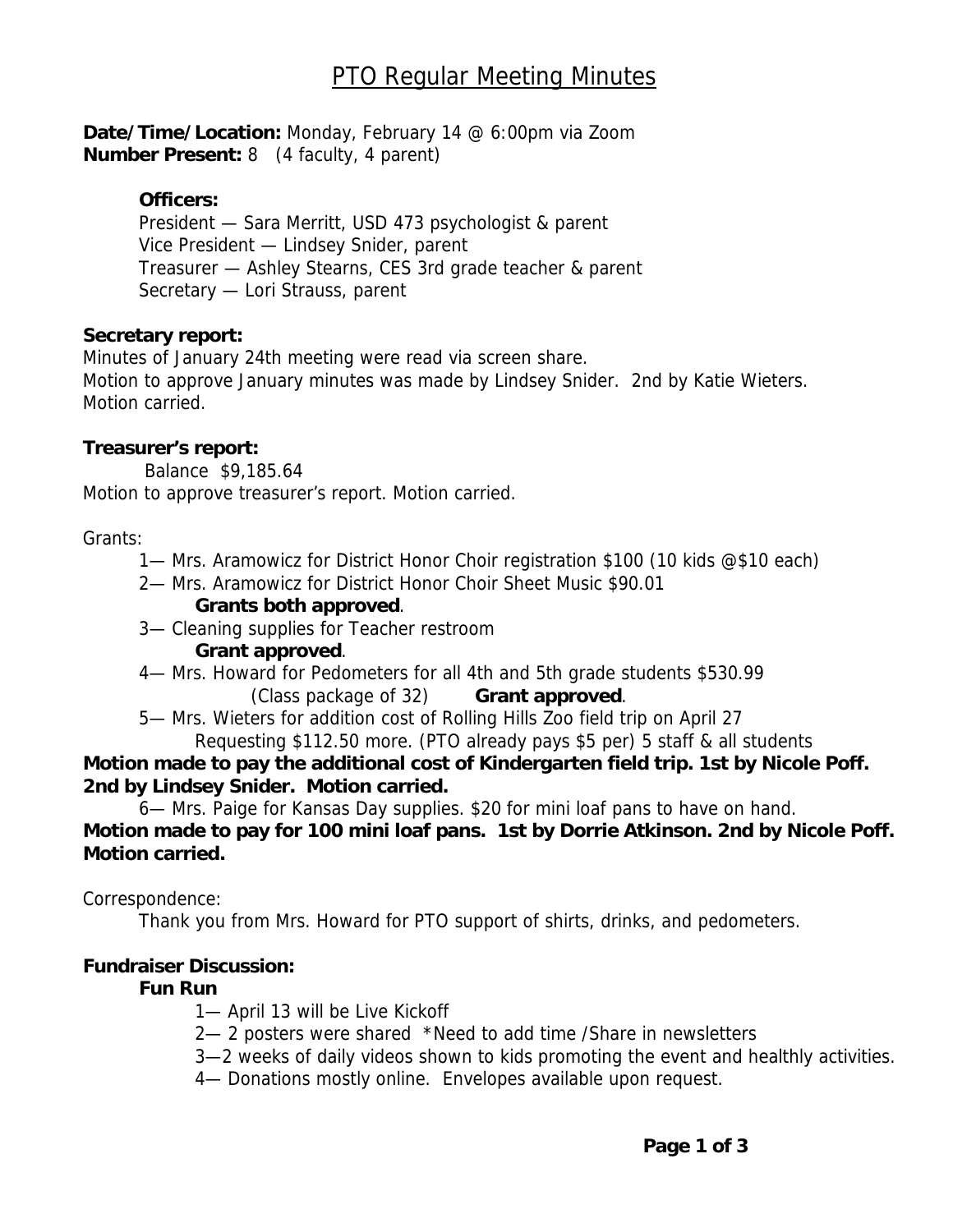# **Other Fundraiser Discussion:**

Times: (Previous carnival 5pm-8pm) Suggested start of Fun Run 4pm Food set up 2pm Silent Auction 3:30pm-5:30pm Announce auction winner by 6pm

# **Motion for PTO to print and pay for flyers. 1st by Lindsey Snider 2nd by Conni Suther. Motion carried.**

Bounce House costs discussed. Where to rent? Price of delivery vs. self pick up Discussion of charging for bounce house of 25cent.

## **Motion made to have the bounce house free. 1st by Dorrie Atkinson. 2nd by Nicole Poff. Motion carried.**

# **Parent/Teacher Conferences:**

 Meals for Teachers... Previous cost using Chapman Food Mart Only Sandwich/wrap @ \$4.50 per & with Sides about \$6 to \$7 Option: Go-To burger  $30-35$  staff  $135 \times 17 = 245$  per night **Motion made to have PTO provide the main course for both nights and have parents provide sides, dessert and drinks. 1st by Lindsey Sinder. 2nd by Lori Strauss. Motion carried.** 

PTO will also set up free babysitting in the gym.

#### **State Assessment Snacks (3rd, 4th, 5th grade only):**

Teachers replied the full sized candy bars at the end of testing was good.

 Testing wraps up April 27 (make up April 29) Idea to do a Sam's run to stock up and set in Conference Room.

**Motion made to buy candy bars and give out once testing is complete. 1st by Lindsey Snider. 2nd by group. Motion carried.** 

#### **Principal's Report:**

"Ugly Duckling" at Great Plains Theatre moved forward. K-5th on March 9th & 10th

#### **Teacher Comments:**

Concern in building about Parent/Teacher Organization and all the National Appreciation Days. Discussion: + already a Teacher committee / paying staff members to recieve gift(s)

- + Finish off the rest of the year with gifts.
- + We need to support staff.
- + Proud of PTO cohesiveness. Supporting all staff.
- + Hope to continue support of parents for meals/treats.
- + "Extra" staff help students and teaching staff